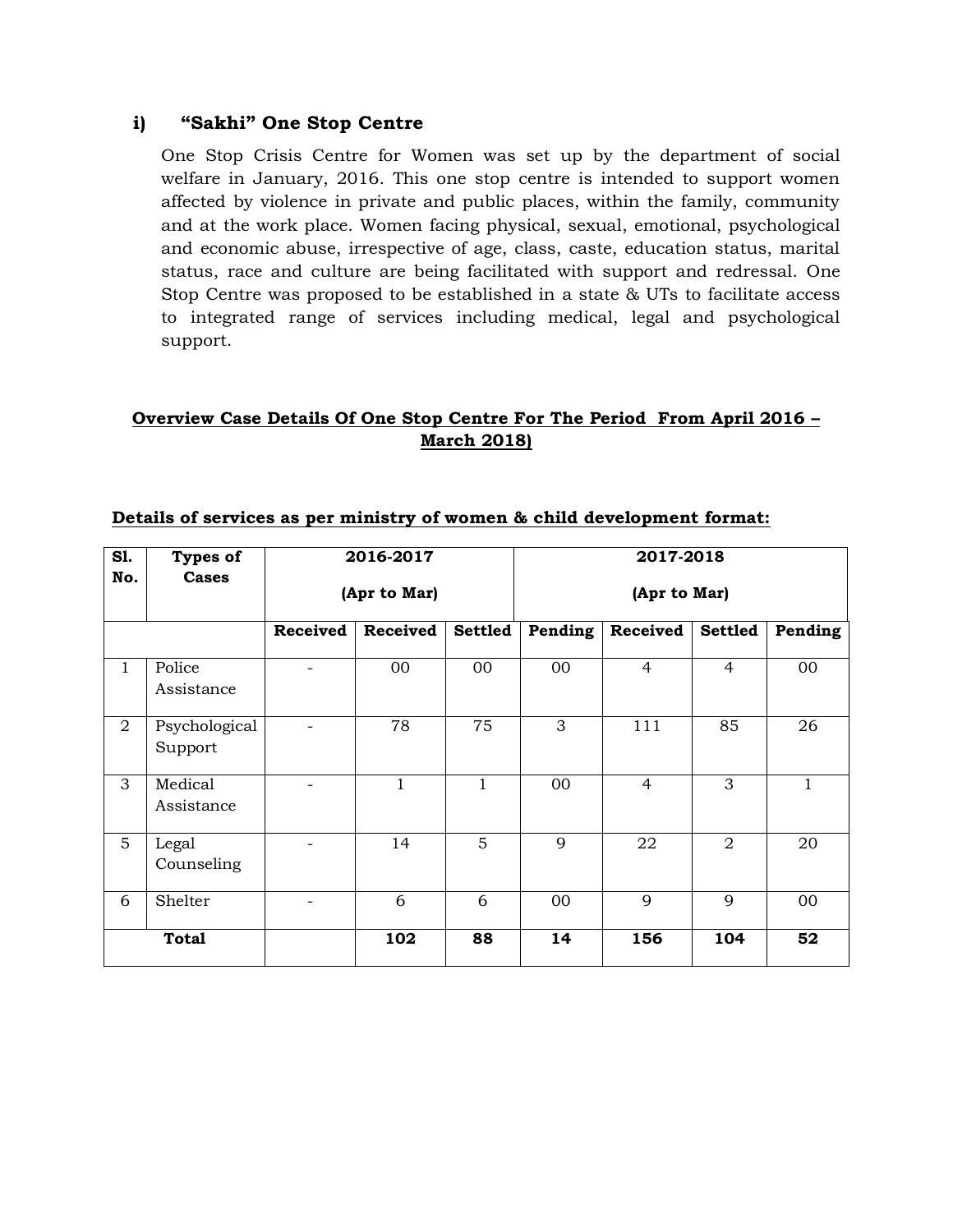## **Details Of Calls:**

| <b>S1.</b><br>No. | No. of case related<br>call received | 2016-2017  | 2017-2018  |  |  |
|-------------------|--------------------------------------|------------|------------|--|--|
|                   |                                      | Apr to Mar | Apr to Mar |  |  |
| 1                 | No. of call received                 | 58         | 363        |  |  |
| 2                 | Cases settled                        | 48         | 248        |  |  |
| 3                 | Pending cases                        | 10         | 115        |  |  |

### **Details Of Visitors:**

|                        | 2016-2017  | 2017-2018  |
|------------------------|------------|------------|
| <b>No. of Visitors</b> | Apr to Mar | Apr to Mar |
|                        | 332        | 1070       |

# **Case Data From (April 2016- March 2017)**

| <b>S1. No.</b> | <b>Type of Cases</b>          | <b>No. of Case Registered</b> |                       |                           |               |              |  |  |
|----------------|-------------------------------|-------------------------------|-----------------------|---------------------------|---------------|--------------|--|--|
|                |                               | Below 18<br><b>Years</b>      | 18-35<br><b>Years</b> | $36 - 60$<br><b>Years</b> | 60 &<br>Above | <b>Total</b> |  |  |
| 1.             | Domestic Violence             |                               | 20                    | 8                         | 1             | 30           |  |  |
| 2.             | Rape                          |                               |                       |                           |               |              |  |  |
| 3.             | Sexual Offence/<br>Harassment | 3                             | 5                     |                           | 1             | 9            |  |  |
| 4.             | Acid Attack                   |                               |                       |                           |               |              |  |  |
| 5.             | Women Trafficking             |                               |                       |                           |               |              |  |  |
| 6.             | Child Sexual Abuse            |                               |                       |                           |               |              |  |  |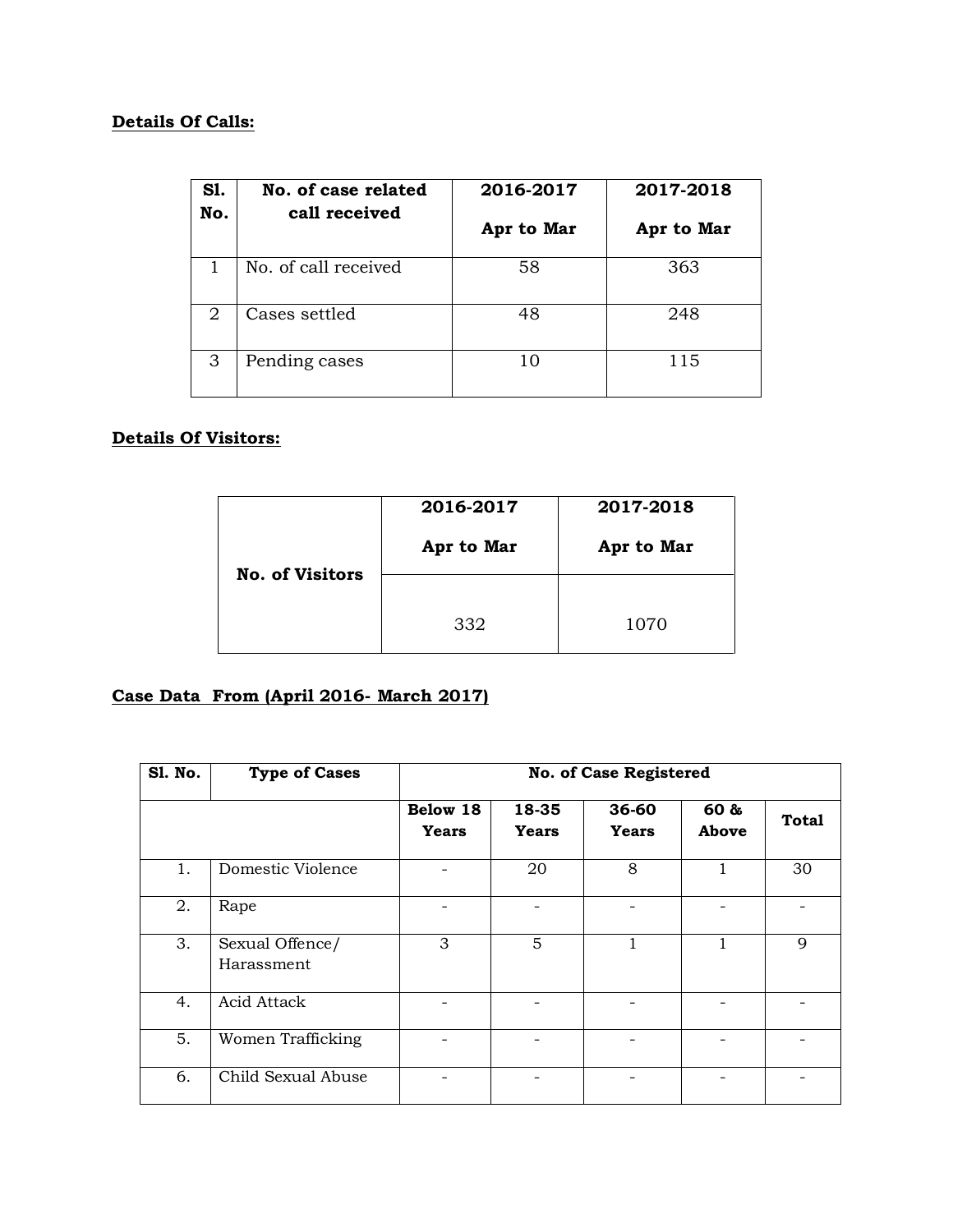| 7.           | Child Marriage                   |    |    |    |                |     |
|--------------|----------------------------------|----|----|----|----------------|-----|
| 8.           | Missing/Kidnapping/<br>Abduction |    |    |    |                |     |
| 9.           | Cyber Crime                      |    |    |    |                |     |
| 10.          | Dowry Harassment/<br>Death       |    |    |    |                |     |
| 11.          | Any Other                        | 11 | 22 | 25 | $\overline{4}$ | 63  |
| <b>Total</b> |                                  | 14 | 47 | 35 | 6              | 102 |

# **Case data from (April 2017-March 2018)**

| S1.<br>No.       | <b>Type of Cases</b>             | <b>No. of Case Registered</b>      |                          |                          |                          |                          |  |
|------------------|----------------------------------|------------------------------------|--------------------------|--------------------------|--------------------------|--------------------------|--|
|                  |                                  | <b>Below</b><br>18<br><b>Years</b> | 18-35<br><b>Years</b>    | 36-60<br><b>Years</b>    | 60 &<br>Above            | <b>Total</b>             |  |
| 1.               | Domestic Violence                | $\mathbf{1}$                       | 23                       | 21                       | 2                        | 46                       |  |
| 2.               | Rape                             | $\overline{\phantom{0}}$           |                          |                          |                          |                          |  |
| 3.               | Sexual Offence/ Harassment       | $\overline{\phantom{0}}$           | 9                        | $\overline{4}$           | 3                        | 16                       |  |
| 4.               | <b>Acid Attack</b>               | $\overline{\phantom{0}}$           | -                        |                          | -                        |                          |  |
| 5.               | Women Trafficking                | $\qquad \qquad -$                  | $\overline{\phantom{0}}$ |                          | -                        |                          |  |
| $\overline{6}$ . | Child Sexual Abuse               | 2                                  | $\overline{\phantom{0}}$ |                          | $\overline{\phantom{0}}$ | 2                        |  |
| 7.               | Child Marriage                   | $\mathbf{1}$                       |                          |                          |                          | $\mathbf{1}$             |  |
| 8.               | Missing/Kidnapping/<br>Abduction | $\overline{\phantom{0}}$           |                          |                          |                          |                          |  |
| 9.               | Cyber Crime                      | $\overline{\phantom{0}}$           | $\overline{\phantom{a}}$ | $\overline{\phantom{a}}$ | $\overline{\phantom{a}}$ | $\overline{\phantom{a}}$ |  |
| 10.              | Dowry Harassment/ Death          | $\qquad \qquad -$                  | $\qquad \qquad -$        | $\overline{\phantom{0}}$ | $\overline{\phantom{a}}$ |                          |  |
| 11.              | Any Other                        | 17                                 | 31                       | 38                       | $\overline{4}$           | 90                       |  |
|                  | <b>Total</b>                     | 21                                 | 63                       | 63                       | 9                        | 156                      |  |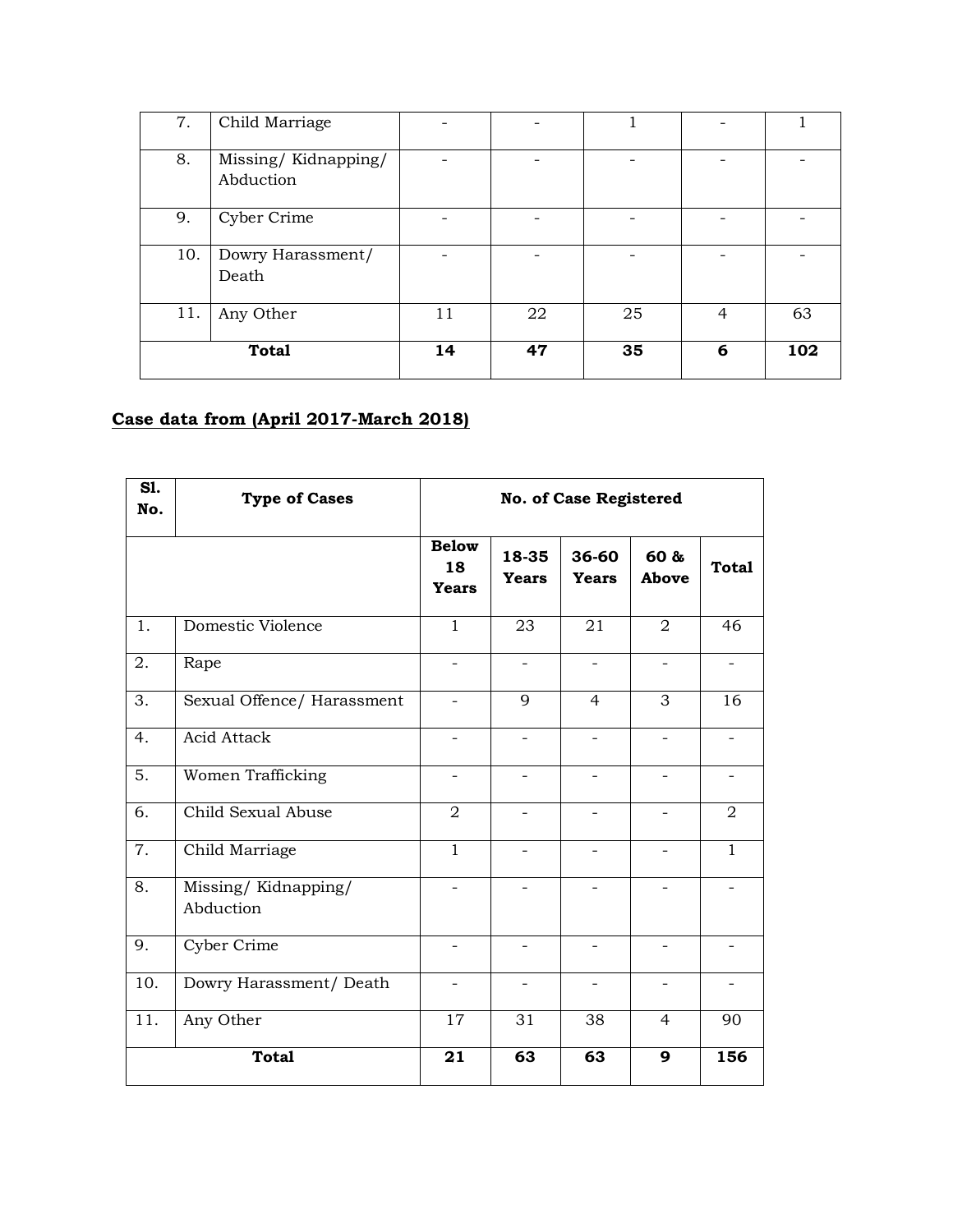Public benefit:

 With the setting of One Stop Centre in November, 2015 it was expected that women would approach the Centre in substantial numbers to share their grievances, especially because of the rampant problem of alcoholism among men and related domestic violence, desertion of wives etc.

 The "SAKHI" One Stop Centre is a centralized scheme under the Ministry of Women and Child Development. The Department of Social Welfare, Andaman and Nicobar Administration have decided to implement the scheme in South Andaman to setup suitable mechanisms to promote harmony, reduce stress and crisis especially for women and girl child since November 2015 by ensuring that the needs of the society and women in particular were served better under one roof such as Psychological Counseling, Police Assistance, and Medical, Legal aid, Legal Counseling and five days temporary shelter with emergency response and rescue services.

 Aggrieved women facing many kind of violence due to attempted sexual harassment, sexual assault, domestic violence have been approaching /referred to the One Stop Centre.

 The Centre includes integrated support and assistance to women affected by violence, both in private and public spaces under one roof and facilitates immediate emergency and non-emergency access to services including medical, legal, psychological counseling support.

 The One Stop Centre is integrated with existing helplines. Women affected by violence and in need of redressed services could be referred to One Stop Centre through theses helplines 03192-230504, currently the WHL-Women Help Line 181 too routed through the same existing BSNL landline , 9531829006 and 3195, 2181 (toll free from BSNL Landline) working round the clock i.e 24x7 where cases of women in distress, child abused, depression, Suicidal Thoughts, drug abuse, Adjustment Disorder, alcoholism, violence against women can contact for redressal and support